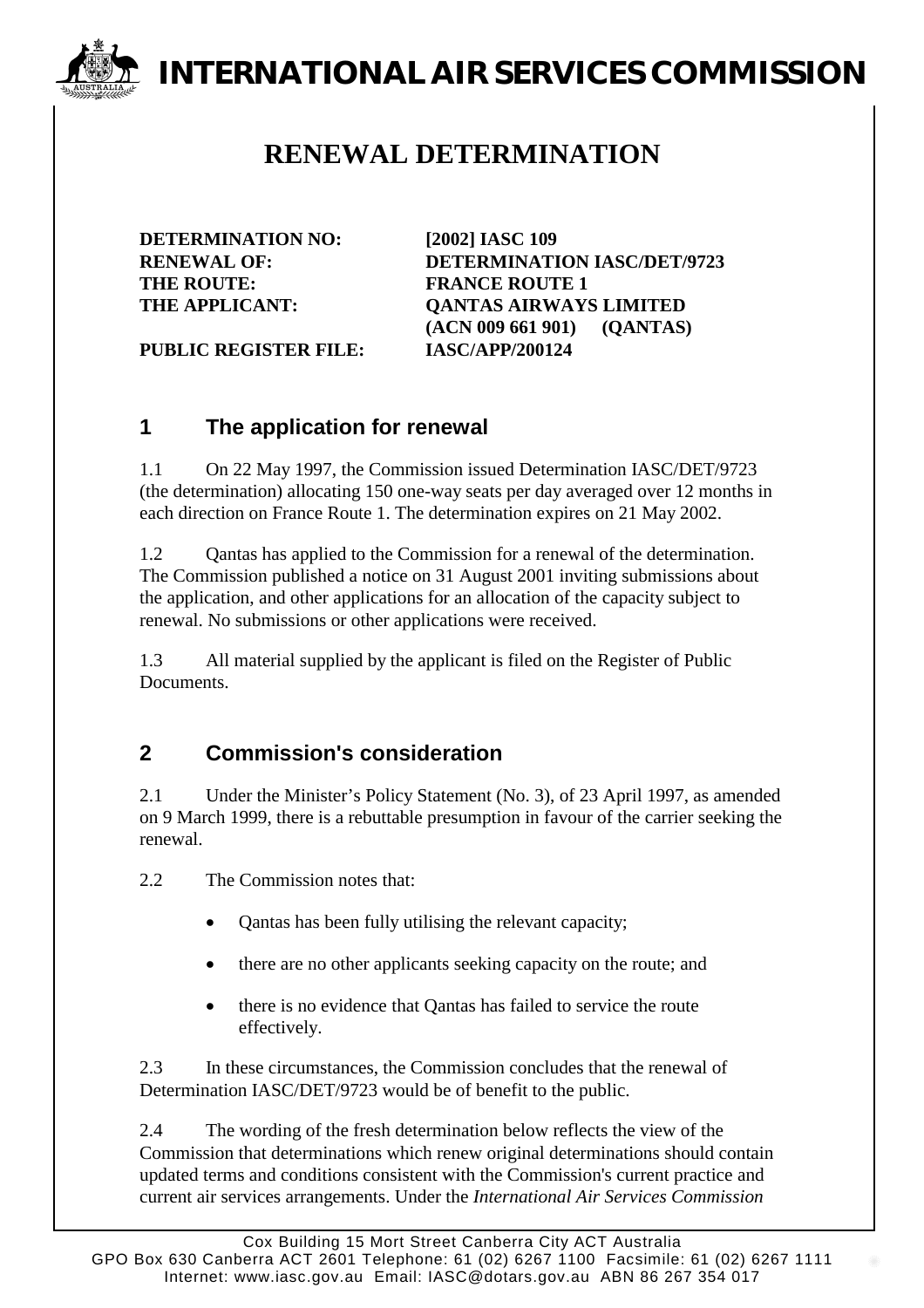*Act 1992*, the Commission may make changes to the terms and conditions included in the original determination where warranted by changes in circumstances since the original determination was made.

#### **3 Determination for renewal of Determination IASC/DET/9723 allocating capacity on France Route 1 to Qantas ([2002] IASC 109)**

3.1 The Commission makes a fresh determination in favour of Qantas Airways Limited, allocating 150 one-way seats per day averaged over 12 months in each direction on France Route 1 between Australia and France.

- 3.2 The determination is for 5 years from 22 May 2002.
- 3.3 The determination is subject to the following conditions:
	- Qantas is required to fully utilise the capacity;
	- only Qantas is permitted to utilise the capacity;
	- the capacity may be used by Qantas to provide services jointly with British Airways in accordance with:
		- the code share agreement dated 5 October 1997; or
		- any new code share agreement, whether or not it replaces the existing agreement, with the prior approval of the Commission;
	- under the arrangements with British Airways, Qantas may only price and market its services, or share or pool revenues/profits on the route, jointly with British Airways as long as such practices are authorised under the *Trade Practices Act 1974* or otherwise authorised by the Australian Competition Tribunal, in the event of review by that Tribunal;
	- to the extent that the capacity is used to provide joint services on the route, Qantas must take all reasonable steps to ensure that passengers are informed of the carrier actually operating the flight at the time of booking;
	- changes in relation to the ownership and control of Qantas are permitted except to the extent that any change:
		- results in the designation of the airline as an Australian carrier under the Australia – France air services arrangements being withdrawn; or
		- has the effect that another Australian carrier, or a person (or group of persons) having substantial ownership or effective control of another Australian carrier, would take substantial ownership of Qantas or be in a position to exercise effective control of Qantas, without the prior consent of the Commission; and